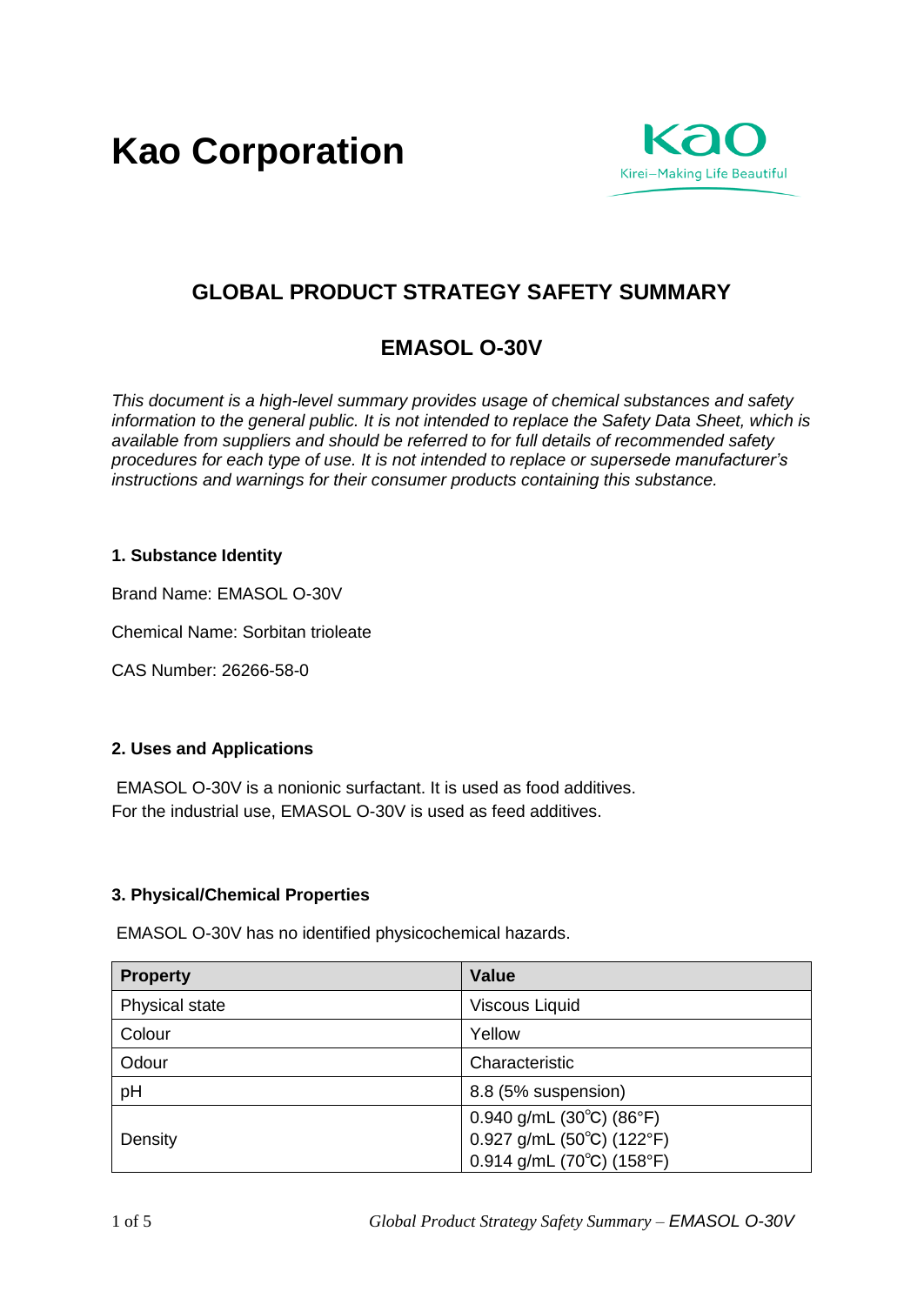| Freezing point                                             | $-23^{\circ}C$ (-9 $^{\circ}F$ )    |
|------------------------------------------------------------|-------------------------------------|
| Boiling point                                              | $>40^{\circ}$ C (104 $^{\circ}$ F)  |
| Flash point                                                | 253°C (487°F) (Cleveland open cup)  |
| Flammability                                               | No information available            |
| <b>Explosive properties</b>                                | No information available            |
| Self – ignition temperature                                | No information available            |
| Vapour pressure                                            | No information available            |
| Water solubility                                           | Insoluble in water<br>party soluble |
| Octanol-water partition coefficient (log K <sub>ow</sub> ) | No information available            |
|                                                            | 160 mPa $\cdot$ s (30°C) (86°F)     |
| Viscosity                                                  | 62 mPa $\cdot$ s (50°C) (122°F)     |
|                                                            | 29 mPa·s (70°C) (158°F)             |

# **4. Human Health Safety Assessment**

The Short-term and repeated exposure of EMASOL O-30V does not cause any toxic effects.

| <b>Effect Assessment</b>              | <b>Result</b>                                                                                                                                         |
|---------------------------------------|-------------------------------------------------------------------------------------------------------------------------------------------------------|
| <b>Acute Toxicity</b><br>oral/ dermal | No acute toxicity after oral/ dermal exposure<br>in practical use.<br>The substance does not cause damage to<br>any organs following single exposure. |
| Irritation<br>skin/eye                | Based on the available data, unlikely to<br>cause skin/eye irritation.                                                                                |
| Sensitization                         | Based on the available data, unlikely to<br>cause allergic skin reaction.                                                                             |
| Toxicity after repeated exposure      | Unlikely to cause any toxic effects through<br>prolonged or repeated oral exposure in<br>practical use.                                               |
| Mutagenicity                          | Based on the available data, unlikely to<br>cause genetic defects.                                                                                    |
| Carcinogenicity                       | Based on the available data, unlikely to<br>cause cancer.                                                                                             |
| Toxicity for reproduction             | Based on the available data, unlikely to be<br>damaging to fertility or the unborn child.                                                             |

# **5. Environmental Safety Assessment**

The test results with fish, aquatic invertebrates and algae suggest that EMASOL O-30V is not to cause toxicity for aquatic organism. EMASOL O-30V is unlikely to persist in the environment because of showing the readily biodegradation. EMASOL O-30V does not bioaccumulate in the food chain.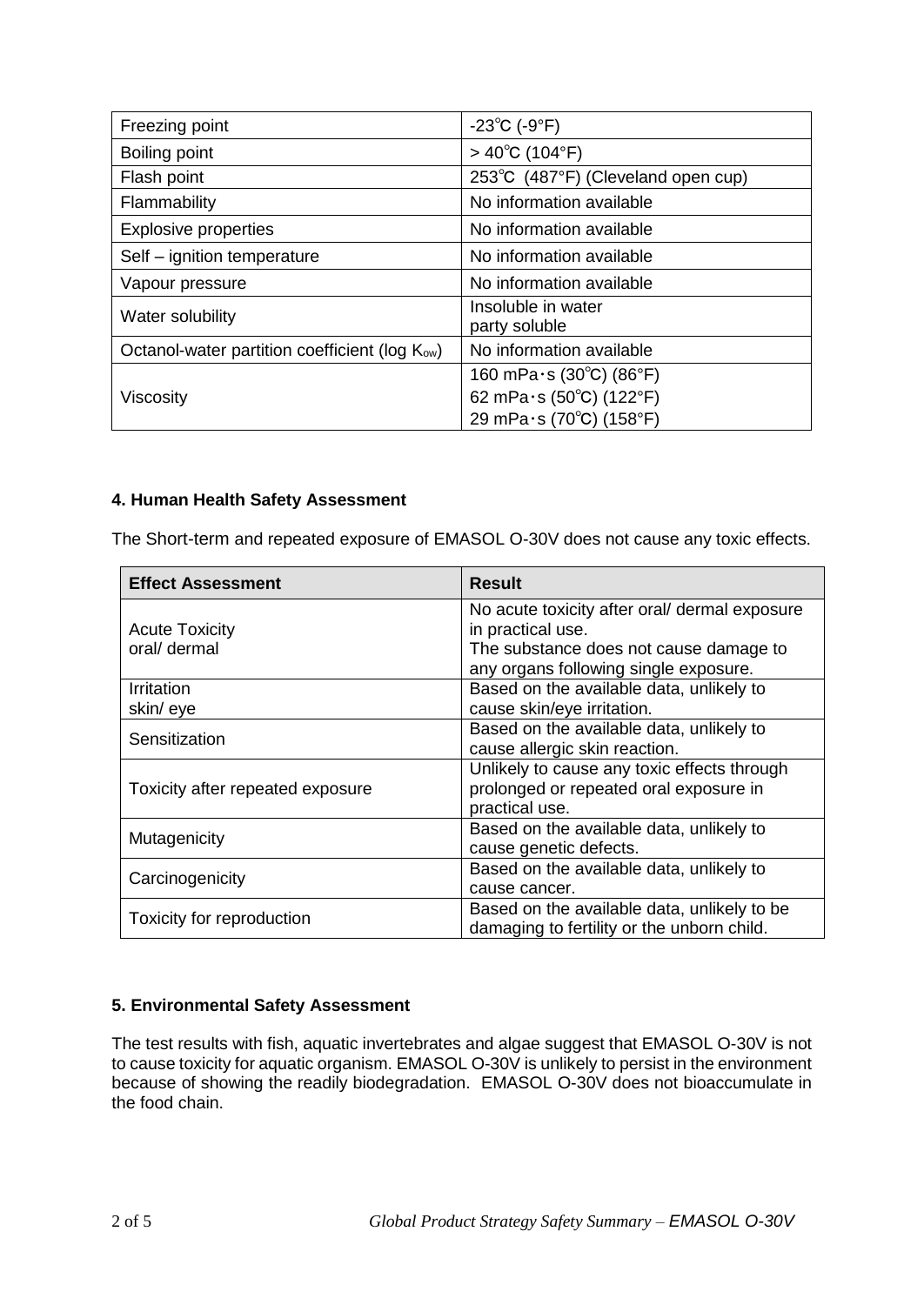| <b>Effect Assessment</b> | <b>Result</b>                                                                                                                         |
|--------------------------|---------------------------------------------------------------------------------------------------------------------------------------|
| <b>Aquatic Toxicity</b>  | Suggests not to cause toxicity for aquatic organism.                                                                                  |
| Biodegradation           | Readily biodegradable.                                                                                                                |
| PBT/ vPvB conclusion     | Not persistent in the environment, not bioaccumulating<br>in organisms and not toxic nor very persistent and very<br>bioaccumulating. |

### **6. Exposure**

### Consumer

The consumer can come into contact with the substance in ingesting food, but the concentration of EMASOL O-30V in use is not concerned that it has a harmful effect. When it's used as the recommended use, consumer should always read product information before use and follow the label/ use instructions.

### **Worker**

The exposure can occur either in EMASOL O-30V manufacturing facilities or in the various industrial facilities when EMASOL O-30V is used. Those workers in industrial operations during maintenance, sampling, testing, or other procedures could be exposed with EMASOL O-30V. Only qualified and trained workers handle the undiluted substance. The manufacturing facilities offer thorough training program for employees and appropriate work processes, as well as safety equipment (goggles and gloves) in place to present an unnecessary exposure. Safety showers and eye-wash stations are accessible nearby. Workers are required to be trained in accordance with the safety measures in the Safety Data Sheet.

#### **Environment**

Since this substance is used extensively, it is discharged to waste water treatment plants from industrial sites such as manufacturing, preparation, handling, storage and use of the substance as well as from consumer households. However, the substance is readily biodegradable, so that it is removed efficiently in waste water treatment plants. The substance is biologically degraded in the surface water and is rapidly removed even if it is remained slightly in the waste water. Hence, the chronic exposure to aquatic organisms of the substance is unlikely to occur. Furthermore, the substance dose not accumulate in the food chain, so that there is no concern of human exposure through environmental pathway.

### **7. Risk management recommendations**

When you use the substance, make sure to be measured the adequate ventilation. Always use appropriate chemical-resistant gloves to protect your hands and skin and always wear eye protection equipment. Do not eat, drink or smoke where the substance is handled, processed or stored. Wash hands and skin after contact with the substance. When the substance attaches to skin (or hair), take off the contaminated clothes. Wash with a large amount of water and soap. If the substance gets into your eyes, rinse your eyes thoroughly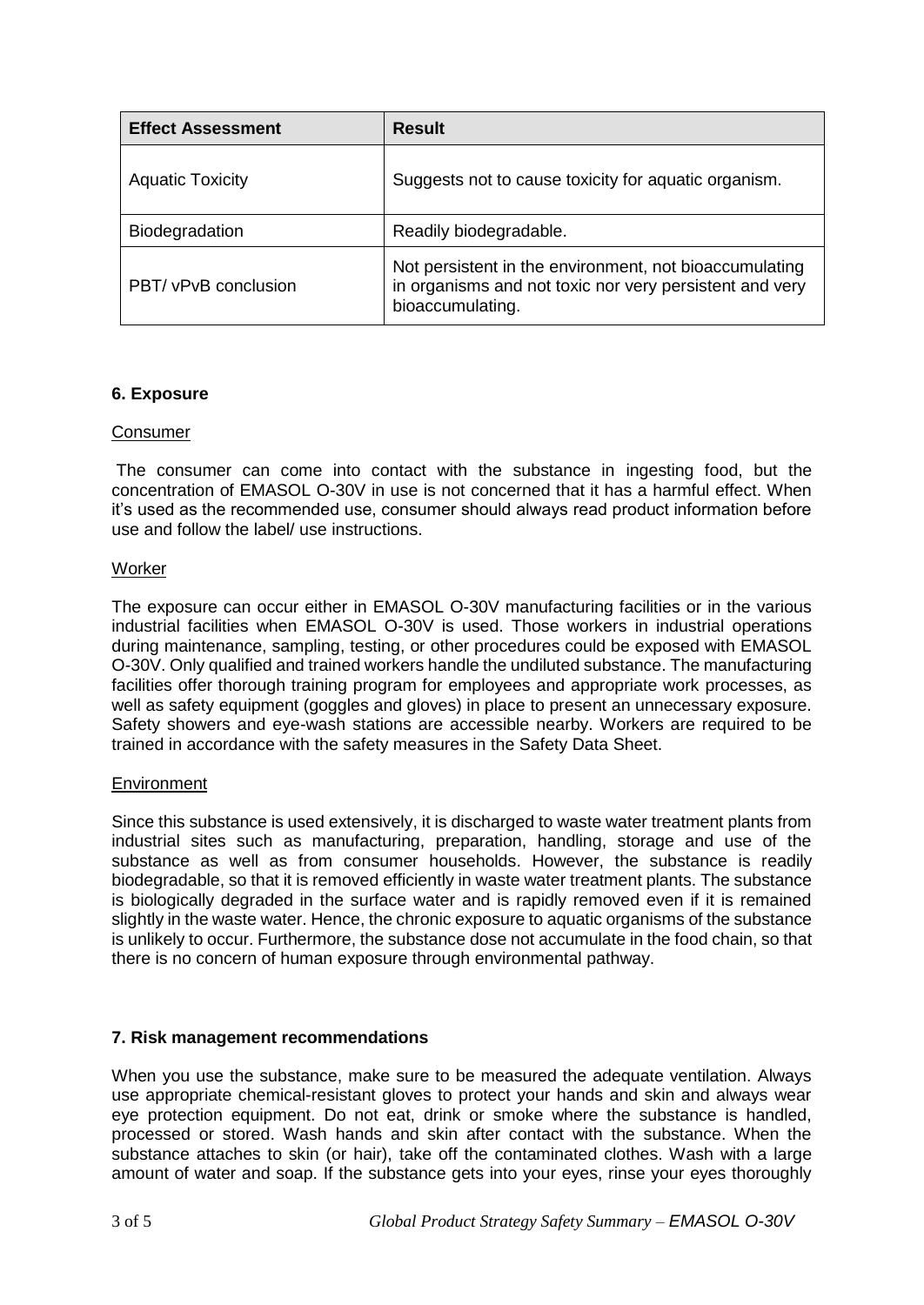for several minutes. If you wear contact lens, and you can take it off easily, take it off and continue to rinse your eyes. When it causes your skin irritation or eye irritation, consult doctor (medical diagnosis/therapy).

Waste water containing the substance must be passed the waste water treatment plants in order to remove the substance. No specific measures are needed, because it is not expected to be released into the air.

## **8. Regulatory Information / Classification and Labelling**

Under GHS classification chemical substances are classified in hazards for physical properties, human health and environment. The hazard information for industrial products are transmitted via specific labels and Safety Data Sheet. GHS offers the standardization for hazard communication. The subjects who could be assumed to be exposed to the substance, workers, consumers, transport workers, and emergency responders, can better understand the hazards of the chemicals in use through the transmission.

## **Labeling according to UN GHS**

UN GHS is the basis for country specific GHS labeling.

## **Classification and Labeling Information**

EMASOL O-30V is not classified as a substance that has a harmful effect on humans or the environment.

The laws of manufacturing, sale, transport, use and disposal are different among countries or areas. Details are referred to Safety Data Sheet provided by the supplier.

#### **9. Conclusion**

EMASOL O-30V is not to cause toxicity for aquatic organism. In the PBT/vPvB assessments for EMASOL O-30V, the substance is not applicable to PBT/vPvB. When handling the substance, workers should follow the standard safety measures and refer to the Safety Data Sheet. Consumers will usually not come into contact with the substance bulk and the substance is used diluted products, therefore, it is considered that EMASOL O-30V gives rise no hazardous effects to human health.

#### **10. Contact information within company**

For further information on this substance or product safety summaries in general, please contact:

| Name             | Kao Corporation, Global Chemical Business |
|------------------|-------------------------------------------|
| Telephone number | +81-3-5630-7700                           |
| Fax number       | +81-3-5630-7889                           |